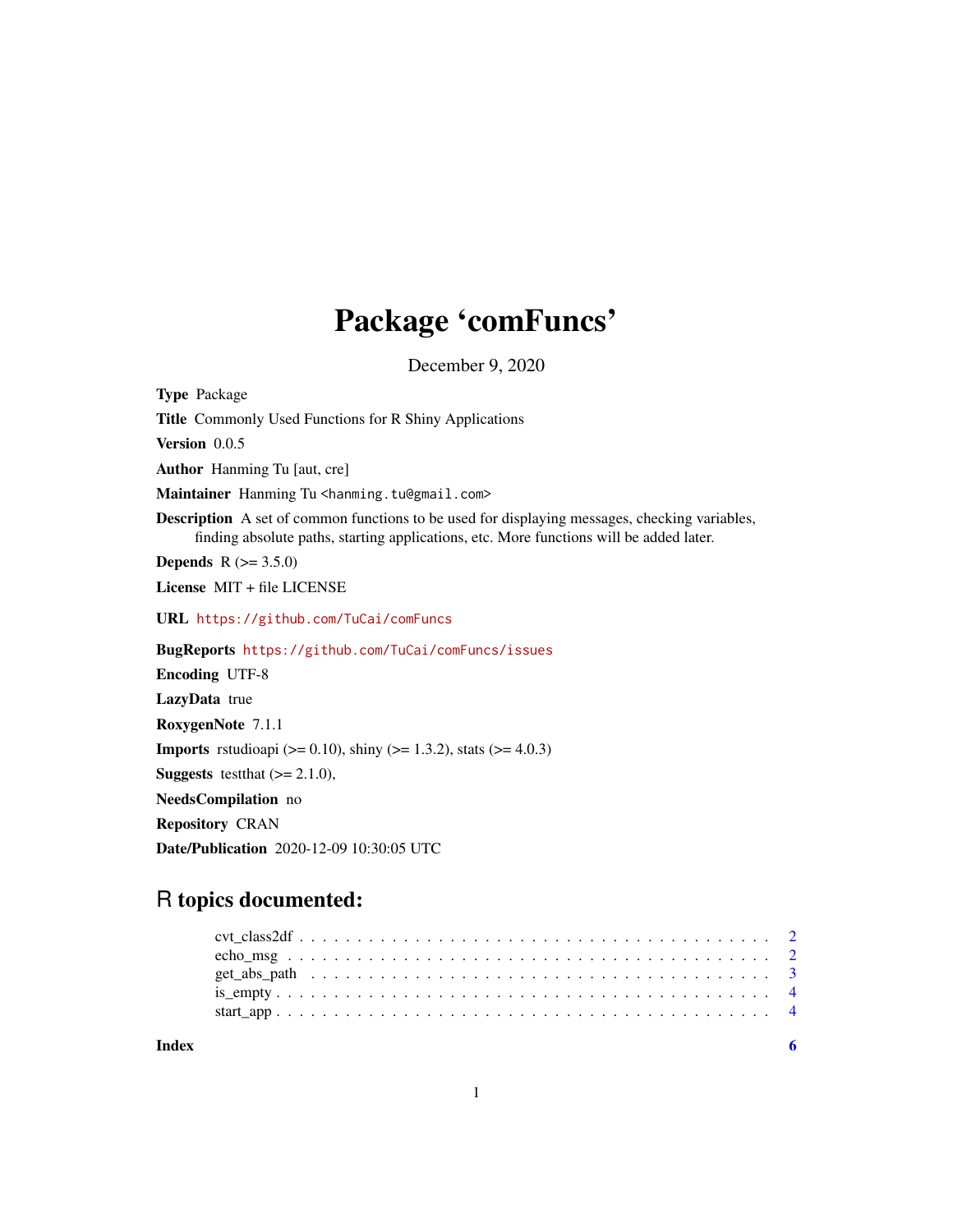<span id="page-1-0"></span>

#### Description

Convert class or list to a data frame

#### Usage

 $\text{cvt}\_\text{class2df}(x, \text{ exc} = \text{"`}\_\text{--}\text{"}, \text{ condition} = \text{FALSE})$ 

#### Arguments

| x         | a class or list         |
|-----------|-------------------------|
| exc       | exclude pattern         |
| condition | condition for excluding |

#### Author(s)

Hanming Tu

#### Examples

r1 <- Sys.getenv() r2 <- cvt\_class2df(r1)

echo\_msg *Echo message*

#### Description

This method displays or writes the message based on debug level. The filehandler is provided through environment variable 'log\_fn', and the outputs are written to the file. This method will display message or a hash array based on debug level ('d\_level'). If 'd\_level' is set to '0', no message or array will be displayed. If 'd\_level' is set to '2', it will only display the message level (lvl) is less than or equal to '2'. If you call this method without providing a message level, the message level (lvl) is default to '0'. Of course, if no message is provided to the method, it will be quietly returned. If 'd\_level' is set to '1', all the messages with default message level, i.e., 0, and '1' will be displayed. The higher level messages will not be displayed.

#### Usage

```
echo_msg(prg, step, msg, 1vl = 0, fn = NULL)
```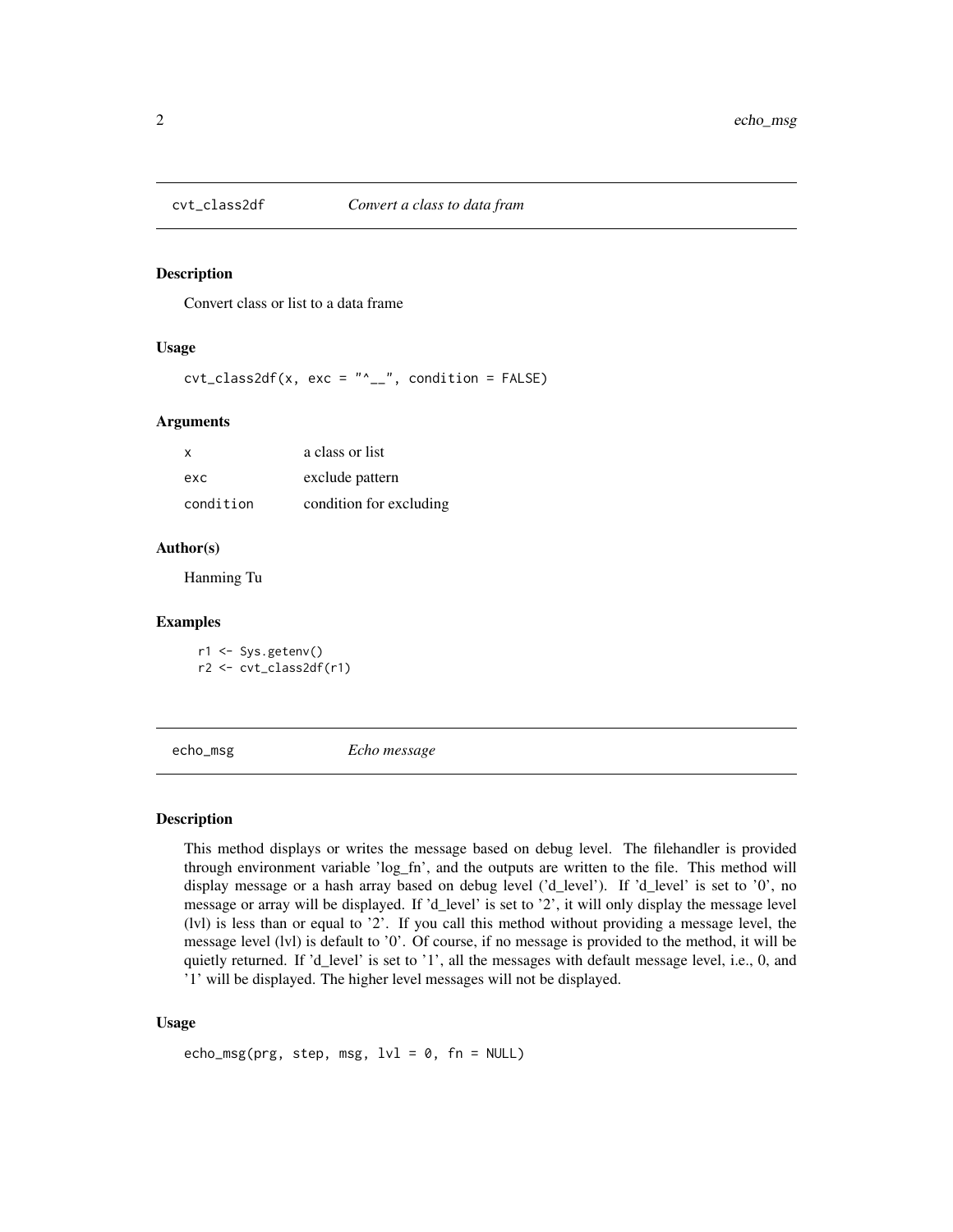# <span id="page-2-0"></span>get\_abs\_path 3

#### Arguments

| prg  | program name calling from                                                                                                               |
|------|-----------------------------------------------------------------------------------------------------------------------------------------|
| step | step in the program                                                                                                                     |
| msg  | the message to be displayed. No newline is needed in the end of the message. It<br>will add the newline code at the end of the message. |
| 1v1  | the message level is assigned to the message. If it is higher than the debug level,<br>then the message will not be displayed.          |
| fn   | log file name                                                                                                                           |

# Value

message

#### Author(s)

Hanming Tu

## Examples

```
echo_msg('comFunc', 1, 'This is a test');
```
get\_abs\_path *Get absolute path*

# Description

Get absolute directory

#### Usage

```
get_abs_path(dir, relpath)
```
#### Arguments

| dir     | directory     |
|---------|---------------|
| relpath | relative path |

# Author(s)

Hanming Tu

## Examples

```
get_abs_path("/Users/htu/myRepo", "scripts")
# get "/Users/htu/myRepo/scripts"
```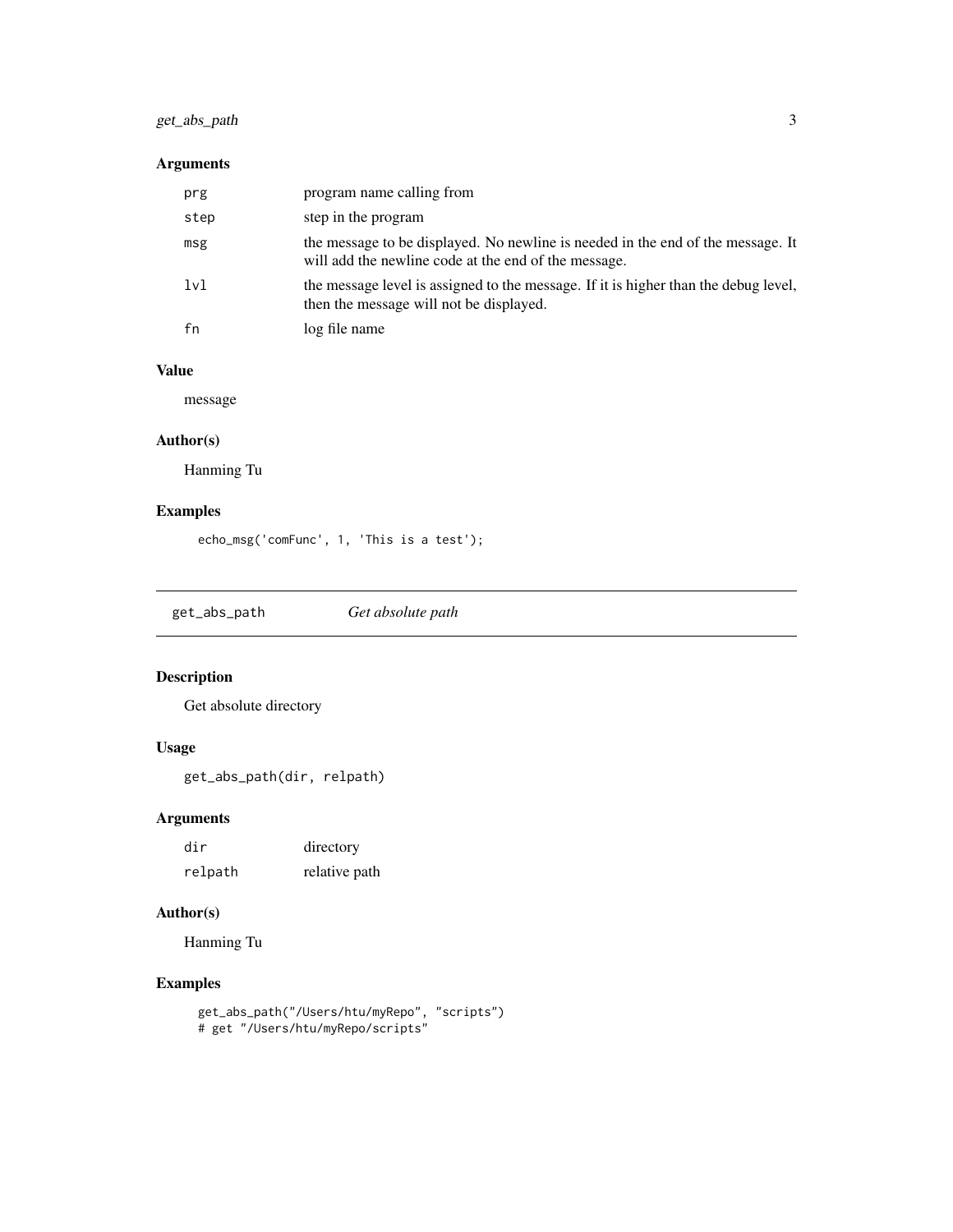<span id="page-3-0"></span>

#### Description

check if string or list is empty (na, null or blank spaces).

#### Usage

```
is_empty(x)
```
#### Arguments

x a list or string

#### Value

true or false

#### Author(s)

Hanming Tu

#### Examples

```
is_empty(NULL);
is_empty('');
is_empty(NA);
```
start\_app *Start R Shiny app*

### Description

start R Shiny apps included in this package.

#### Usage

```
start_app(
 app_name = "showenv",
 n = 1,
 pkg = "comFuncs",
 pt = NULL,lb = getOption("shiny.launch.browser", interactive()),
 ht = getOption("shiny.host", "127.0.0.1"),
 dm = "normal",
```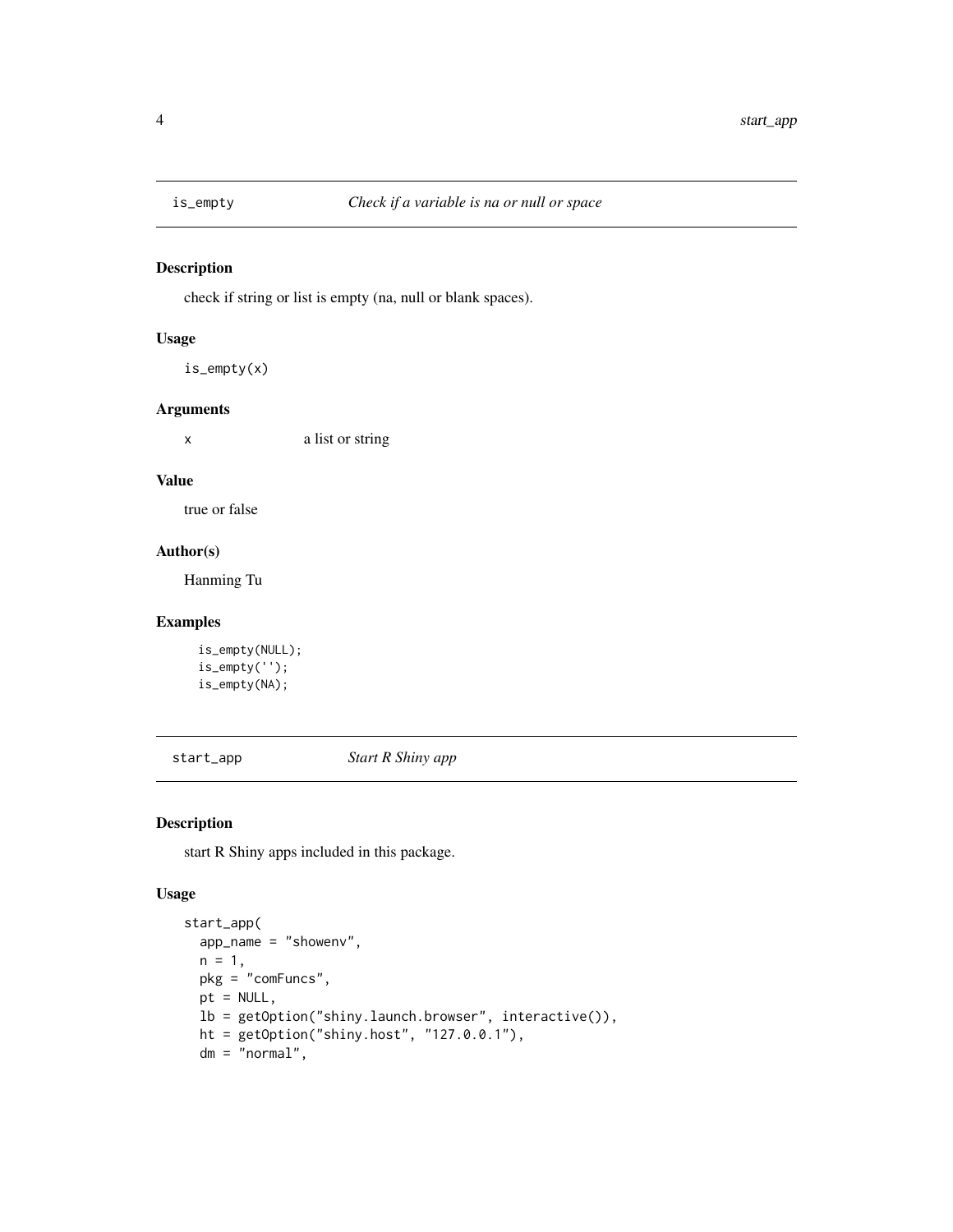#### start\_app 55

```
msg_lvl = NULL,\frac{1}{\log 2} = \frac{1}{\log 2}\mathcal{L}
```
# Arguments

| app_name  | app or script name                                       |
|-----------|----------------------------------------------------------|
| n         | app number                                               |
| pkg       | package name                                             |
| pt        | Port number                                              |
| 1b        | define the browser-shiny.launch.browser                  |
| ht        | define the host or ip address                            |
| dm        | display modes are auto, normal or showcase               |
| $msg_lvl$ | message level                                            |
| $1$ oc    | location of the scirpt: local github; default to 'local' |
|           |                                                          |

# Author(s)

Hanming Tu

#### Examples

```
# this function start an interactive page so we could not add an runnable
# example
```
NULL;